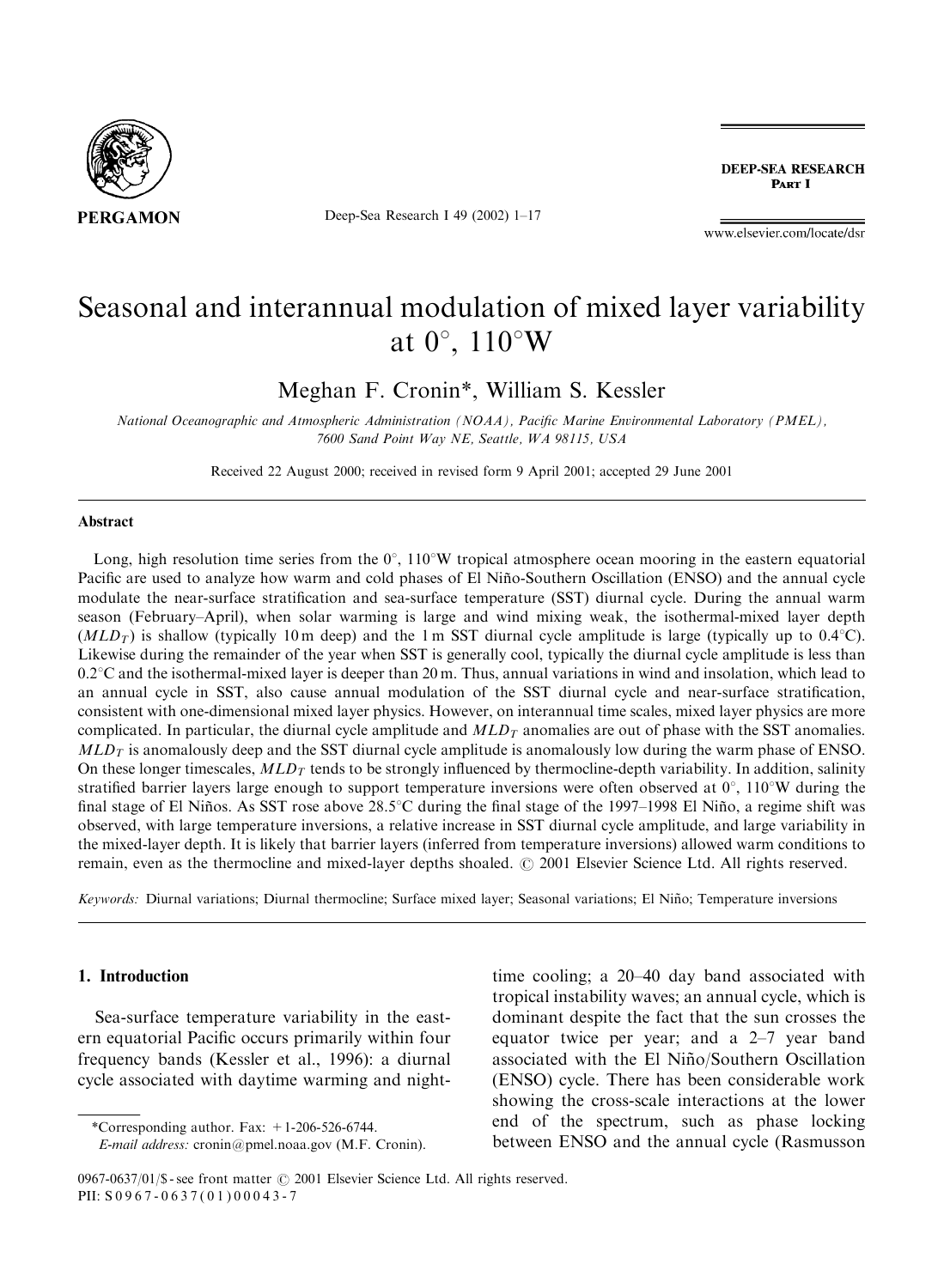and Carpenter, 1982; Deser and Wallace, 1987; Xie, 1995; Harrison and Larkin, 1998) and annual and interannual modulation of tropical instability waves (Halpern et al., 1988; Qiao and Weisberg, 1995, 1998). In this paper we investigate the crossscale interaction with the high end of the spectrum. In particular, we investigate how the warm and cold phases of ENSO and the seasonal cycle modulate and in turn are affected by the diurnal cycle in SST and short lived temperature inversions.

Solar warming occurs only during the daytime, and mixing occurs primarilyat nighttime in regions of light winds (Moum et al., 1989; Peters et al., 1994; Bond and McPhaden, 1995). Thus, seasonal and interannual variations in wind mixing and surface heating can be expected to cause variations in the SST diurnal cycle, as well as seasonal and interannual variations in SST. For example, increased wind mixing will tend to both cool the SST and reduce the SST diurnal cycle, and solar warming will tend to both warm the SST and increase the SST diurnal cycle. Thus, based on simple one-dimensional mixed layer physics, one might expect an increased SST diurnal cycle during warm phases of the low-frequency SST variability. Further, since increased solar warming and reduced wind mixing (which give rise to a large SST diurnal cycle) also tend to cause surface thermal restratification, one might also expect a shallow isothermal-mixed layer, separated from the deeper thermocline bya fossil layer, during the warm phases.

However, in general, eastern equatorial Pacific SST is controlled by complicated physics that are not purely one-dimensional. For example, at the equator, the thermocline can respond both to Kelvin waves generated by remote wind-forcing and to Ekman upwelling and downwelling caused bylocal variations in zonal wind. On seasonal time scales, the equatorial trade winds vary in relation to the meridional location of the intertropical convergence zone (ITCZ) (Fig. 1). In Figs. 1–3 low outgoing longwave radiation (OLR) indicates the presence of cold cloud tops (e.g. tall cumulus towers) associated with deep tropical convection. Low-level, hence relatively warm, stratus clouds that often form over seasonally cool SST are

indistinguishable from the surface in the OLR records. Weak winds and deep convection associated with the ITCZ are far north of the equator during the cold season (August–October), when the equatorial cold tongue is fully formed, and are nearest to the equator during the warm season (February–April), when the equatorial waters are warmest (Fig. 1). On interannual time scales, equatorial trade winds vary in relation to the zonal location of the warm pool's deep atmospheric convection (Figs. 2 and 3). During El Nino\* events, the warm pool, deep convection and trade winds feeding into the convection, all shift eastward. During La Niña events, the system shifts westward. On both seasonal and interannual time scales, the tropical Pacific ocean and atmosphere are coupled, so that variations in insolation and trade wind forcing are both caused by variations in the SST pattern and also generate changes in the SST through surface-heat fluxes, mixing, and horizontal and vertical advection.

Adding to the complicated dynamics in the eastern equatorial Pacific, since the thermocline is veryshallow in this region, mixing and vertical advection can bring very cool water to the surface (Figs. 2 and 3). Indeed, because the mean thermocline is so shallow, thermocline variability is often used as a proxy for mixed layer depth variability in the eastern equatorial Pacific (Xie, 1995). Thus, we pose the following questions: (1) If the SST diurnal cycle is affected primarily by surface onedimensional mixed layer processes (e.g. wind mixing, solar warming), processes that also affect the lower frequency SST variability, what is the relationship between the SST diurnal cycle and lower frequency SST anomalies? Is the SST diurnal cycle larger during the warm phases? (2) Since the thermocline is so shallow in the eastern tropical Pacific, is it reasonable to use thermoclinedepth variability as a proxy for mixed-layer depth variability?

# 2. Data

Data used in this analysis are primarily from the  $0^{\circ}$ . 110<sup> $\circ$ </sup>W tropical atmosphere ocean (TAO) mooring. Originally supported by NOAA's Equa-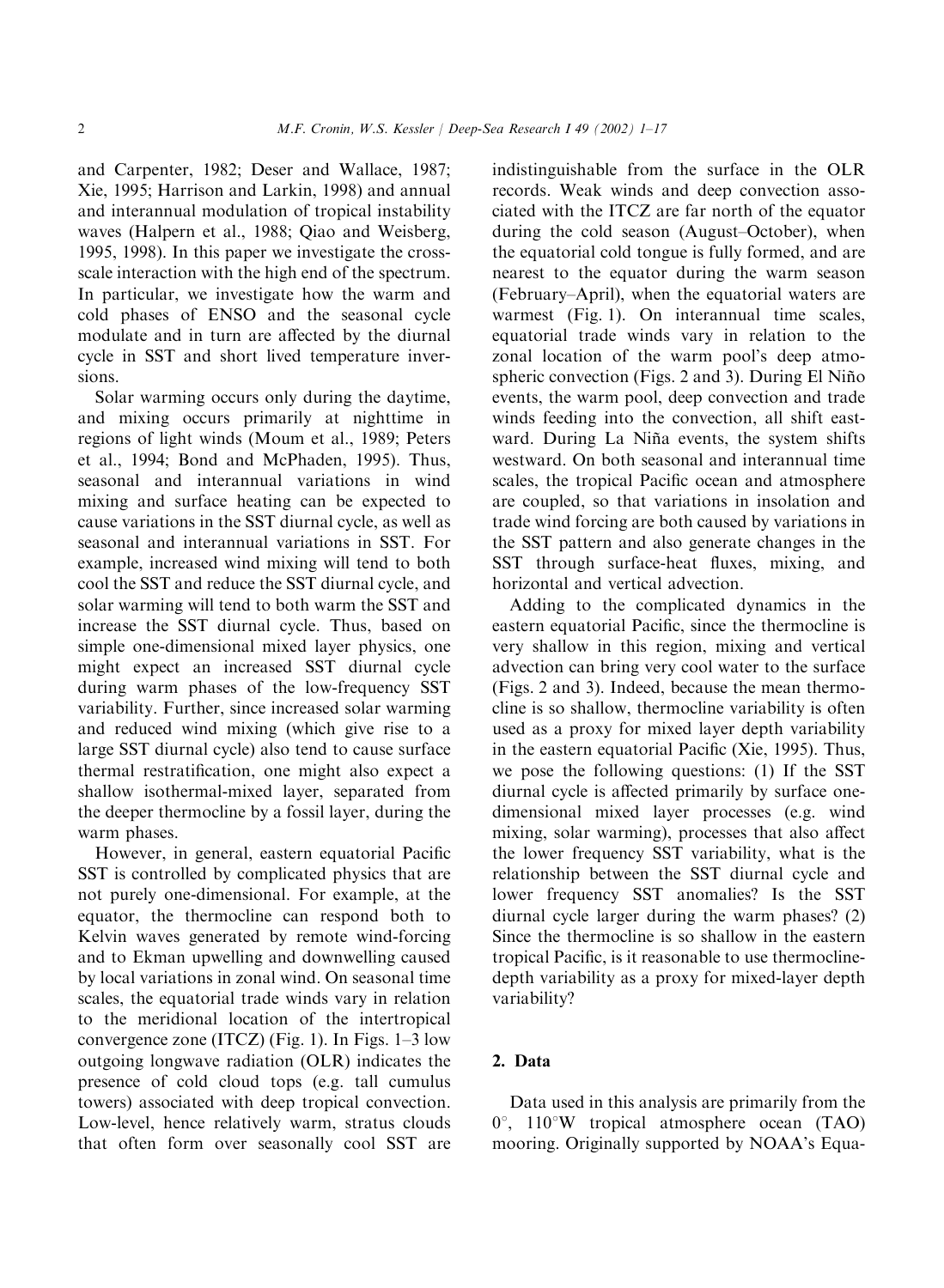

Fig. 1. Time-latitude plot of 110°W monthly averaged sea-surface temperature (SST), outgoing longwave radiation (OLR), and wind vectors from January 1986 through February 1998.

torial Pacific Ocean Climate Studies (EPOCS) program (Halpern, 1987) and later incorporated into the TAO array(McPhaden et al., 1998), the mooring has one of the longest time series of the array, extending back to 1980. With approximately 70 moorings in the tropical Pacific, the TAO array was designed to improve monitoring, understanding, and forecasting of ENSO. Standard measurements on all TAO moorings include hourly surface wind speed and direction, air temperature, relative humidity, 1 m depth SST, and daily averaged subsurface temperatures. At several of the sites, including  $0^{\circ}$ , 110°W, ocean temperature was measured by miniature temperature recorders (MTRs) with a sample rate of typically 10–20 min. MTR depths were typically 1, 10, 25, 45, 60, 80, 100, 120, 140, 200, 300, and 500 m. At other eastern Pacific TAO moorings, vertical resolution of temperature was typically 20 m above 140 m, not sufficient to resolve mixedlayer depth.

During the August 1997 deployment, the mooring was also enhanced with an optical rain gauge (ORG), a Seabird Electronics conductivity and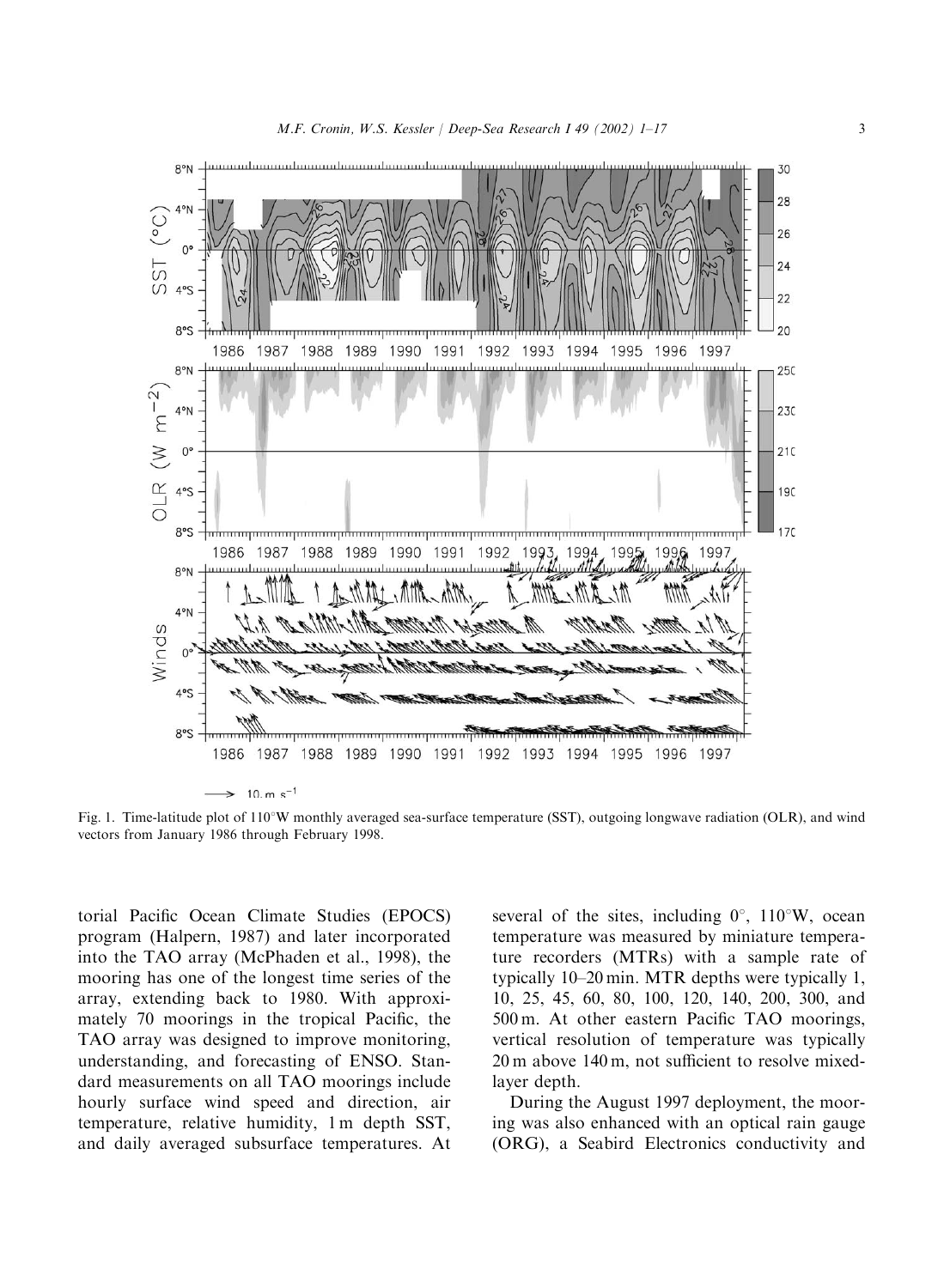

Fig. 2. Time-longitude plot of equatorial SST, OLR, zonal winds, and depth of the 20°C isotherm (Z20) from June 1986 through June 1998. Zonal wind, Z20 and SST are measured by TAO buoys. At each longitude, monthly means from buoys at  $2^\circ$ S, 0°,  $2^\circ$ N are averaged to produce the equatorial value then filtered in time with a 1-2-1 filter. The black line along  $110^{\circ}$ W longitude from September 1997 through February1998 indicates the time and location of the high resolution monitoring.

temperature sensor at 1 m to monitor sea surface salinity<sup>1</sup> (SSS), and a set of additional MTRs so that hourly averaged subsurface temperature had 5 m vertical resolution within the top 50 m. The period from August 1997 through February 1998 spans the peak stage of the historic 1997–1998 El Niño and will be referred to as the enhanced monitoring period (EMP).

For all TAO moorings, daily averaged surface data (including SST) are telemetered via satellite in near real-time; hourly surface data and all MTR subsurface temperature data are available only after recovery of the mooring. Thus, mooring failure and vandalism can cause data gaps for up to full deployment periods in the hourly and subsurface MTR data, and for generally shorter periods in the daily averaged telemetered data. Because of an extensive gap after February 1998 in the subsurface data, our analysis will extend only until February 1998, the end of the EMP. Hourly

<sup>&</sup>lt;sup>1</sup>Salinity is reported on the PSS-78 scale (Lewis and Fofonoff, 1979), which is denoted in this paper by PSU (practical salinity unit).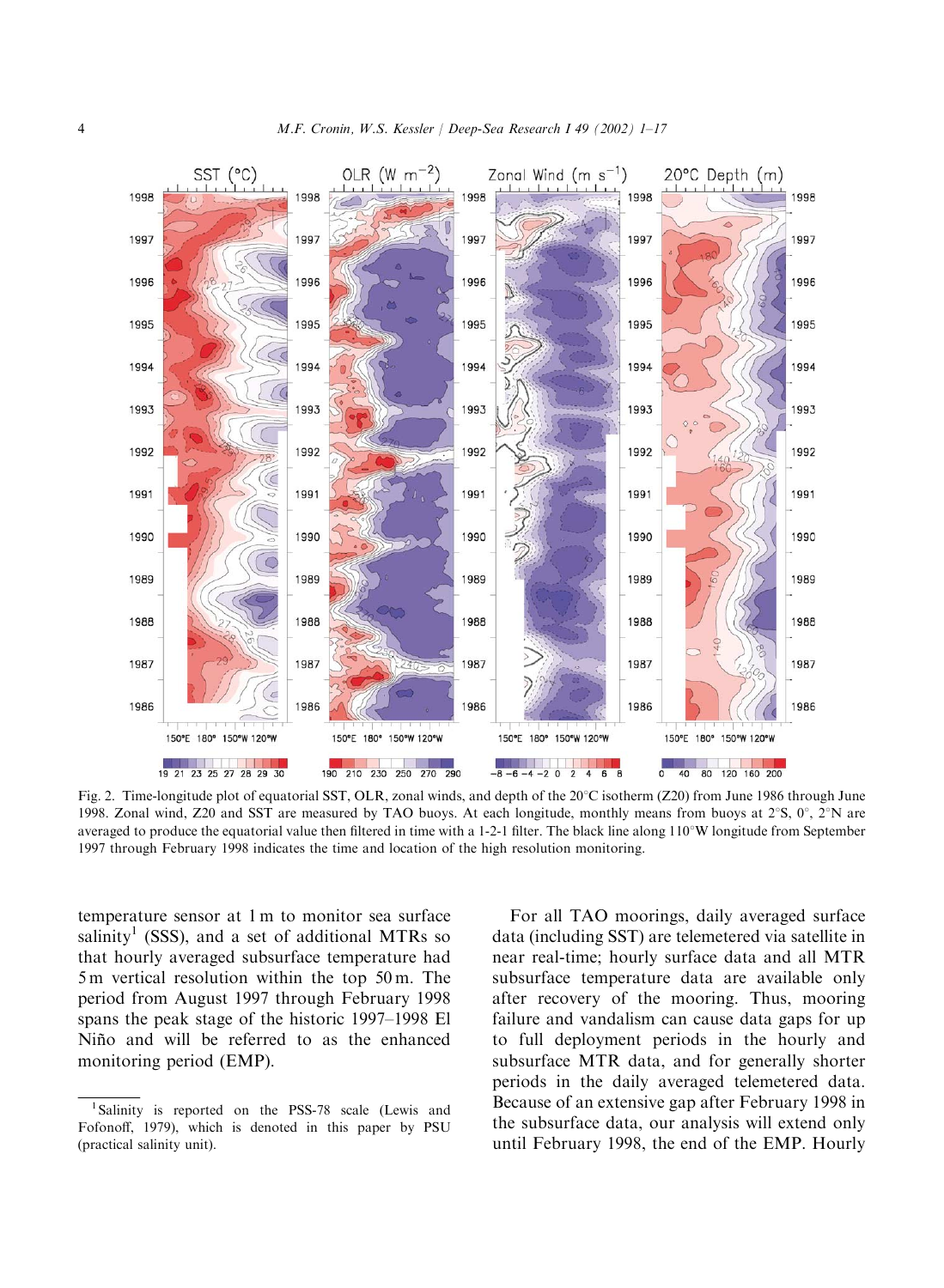

Fig. 3. Time-longitude plot of interannual anomalous equatorial band SST, OLR, zonal winds, and Z20 from June 1986 through June 1998. The anomalies are computed bysubtracting the 1984–1998 seasonal climatologies from the fields shown in Fig. 2. As in Fig. 2, the black line indicates high-resolution monitoring.

data at  $0^{\circ}$ , 110°W began in late 1985 and encompasses at least part of five El Niños (1986– 1987, 1991–1992, 1993, 1994–1995, and 1997– 1998), and two La Ninas (1988 and 1996). Daily \* averaged data have more complete records and also include the 1982–1983 El Nino. \*

In our analysis, we define the near-isothermalmixed layer depth (hereinafter referred to as  $MLD_T$ ) as the depth at which the subsurface temperature is  $0.5^{\circ}$ C cooler than the SST, i.e.

$$
MLD_T = z(T = SST - 0.5^{\circ}C). \tag{1}
$$

 $MLD<sub>T</sub>$  is distinct from the near-isopycnal

"mixed-layer depth" (MLD), which is defined in terms of density. In regions with a near-surface freshwater stratification, the mixed-layer depth MLD can be shallower than the isothermal-mixed layer depth  $MLD_T$ . The layer between the shallow  $MLD$  and deeper  $MLD<sub>T</sub>$  is often referred to as a ''barrier layer'' since the salinity gradient isolates the surface from the cool thermocline water and acts as a barrier to turbulent mixing of heat (Lukas and Lindstrom, 1991). However, without subsurface salinity data, MLD cannot be directly evaluated and barrier layers can only be inferred from temperature inversions, which must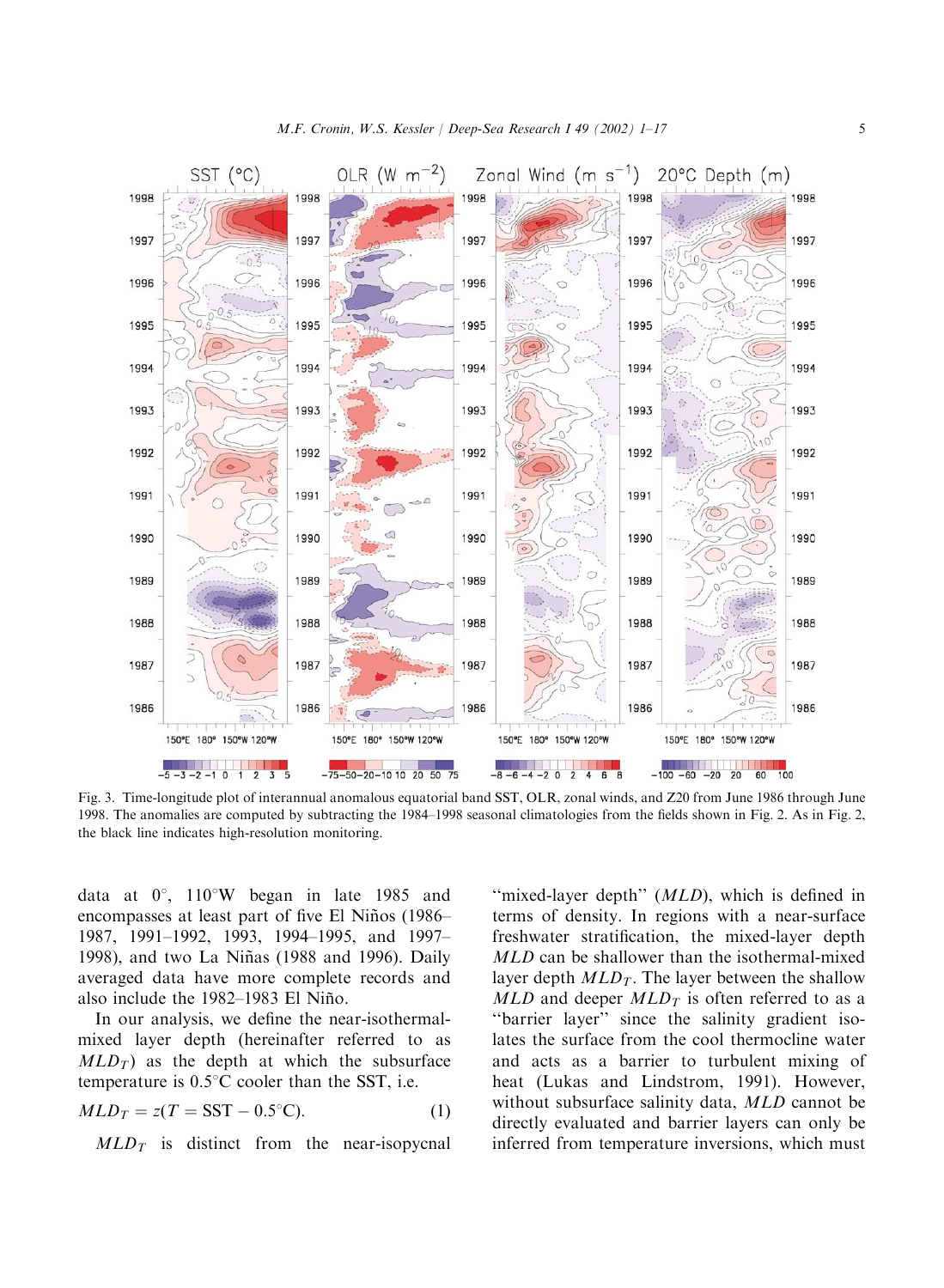be supported by a salinity stratification to remain stable.

Analyses of the upper ocean (near isothermal) temperature stratification require very accurate temperature measurements with high vertical resolution. Errors in  $MLD<sub>T</sub>$  due to vertical resolution are estimated as a fraction  $m$  of the depth difference  $(\Delta z)$  between the spanning sensors:

$$
er(MLD_T) = m\Delta z. \tag{2}
$$

For linear stratification, m will be near zero; but for step-like stratification,  $m$  can approach one. Since the stratification is unknown between temperature sensors, we use a value of 0.5 for  $m$ . Thus, a 5m vertical resolution (as for example during the EMP) corresponds to a  $MLD<sub>T</sub>$  error of  $2.5$  m. On the basis of laboratory predeployment and postdeployment calibrations, MTR temperature accuracy is  $0.03^{\circ}$ C (Freitag et al., 1994). Because the MTR casing is reflective, small, and has high thermal conductivity, it is expected that there is negligible thermal warming of the sensor due to solar radiation when deployed in the euphotic zone. Thus, with the vertical and temporal resolution available here, MTR data are suitable for mixed layer studies.

## 3. Results

# 3.1. Enhanced monitoring at  $0^{\circ}$ , 110°W during the 1997–1998 El Niño

The enhanced monitoring period from August 1997 through February1998 straddles the peak interannual SST anomalies associated with the 1997–1998 El Nino (see line indicating enhanced \* monitoring period in Figs. 2 and 3). For a complete discussion of the large-scale progression of the 1997–1998 El Nino, see McPhaden (1999), \* Johnson et al. (2000), Slingo (1998). The EMP was marked by two distinct regimes (Fig. 4). Prior to December 1997, SST at  $0^{\circ}$ , 110°W was always less than  $29^{\circ}$ C, rainfall was infrequent, and SST and sea-surface salinity(SSS) had several 20–25 day oscillations (apparently due to tropical instability waves) and minimal high frequency (diurnal) variability. Likewise, the temperature difference

between 1 and 5 m was essentially zero and  $MLD_T$ showed no substantial diurnal variability. The upper ocean in fact was nearly isothermal down to  $\sim$  50 m, and the depth of the 20<sup>o</sup>C isotherm (Z20) was  $\sim$  125 m.

As the SST rose above  $28.5^{\circ}$ C in early December 1997, a regime shift was observed, involving an abrupt increase in rainfall and change of character of mixed-layer depth and surface temperature and salinity variability (Fig. 4). Indeed, with very warm surface temperatures, a deep thermocline, low winds, and increased convective clouds and rainfall, conditions at  $0^{\circ}$ , 110<sup> $\circ$ </sup>W were more typical of the western equatorial Pacific warm pool. As in the warm pool, individual rain events showed transient SSS fresh anomalies (typically 1 PSU) lasting from a few hours to a day(Cronin and McPhaden, 1998). Consistent with freshwater stratification supporting temperature inversions (cold water above warm water), inversions often occurred during low SSS (less than  $\sim$  33 PSU), and during times of heavy rain and low (less than  $4 \text{ ms}^{-1}$ ) wind speeds. The vertical lines in Fig. 4 indicate periods in which subsurface temperature at any depth was more than  $0.2^{\circ}$ C warmer than SST for more than 24 h. For example, on 12 February 1998, the daily averaged 20 m temperature was more than  $0.6^{\circ}$ C greater than the SST. Likewise, on 21 February 1998, the daily averaged 10 m temperature was about  $0.3^{\circ}$ C greater than the SST. During the 3 month period from 5 December 1997 through 28 February 1998, ten inversions greater than  $0.2^{\circ}$ C and lasting longer than 24h were observed, representing 8% of the record. Because a temperature inversion must be supported by salinity stratification to remain stable, during periods with temperature inversions, the mixed-layer depth must be shallower than  $MLD_T$ . Thus, temperature inversions can be used to infer the presence of a salinity stratified barrier layer. However, this represents onlya subset of the times a barrier layer existed at this site, since periods when the barrier layer was isothermal cannot be identified without subsurface salinity data.

Although temperature inversions tended to produce a relatively deep  $MLD<sub>T</sub>$  (and by inference a shallow MLD), on clear afternoons with weak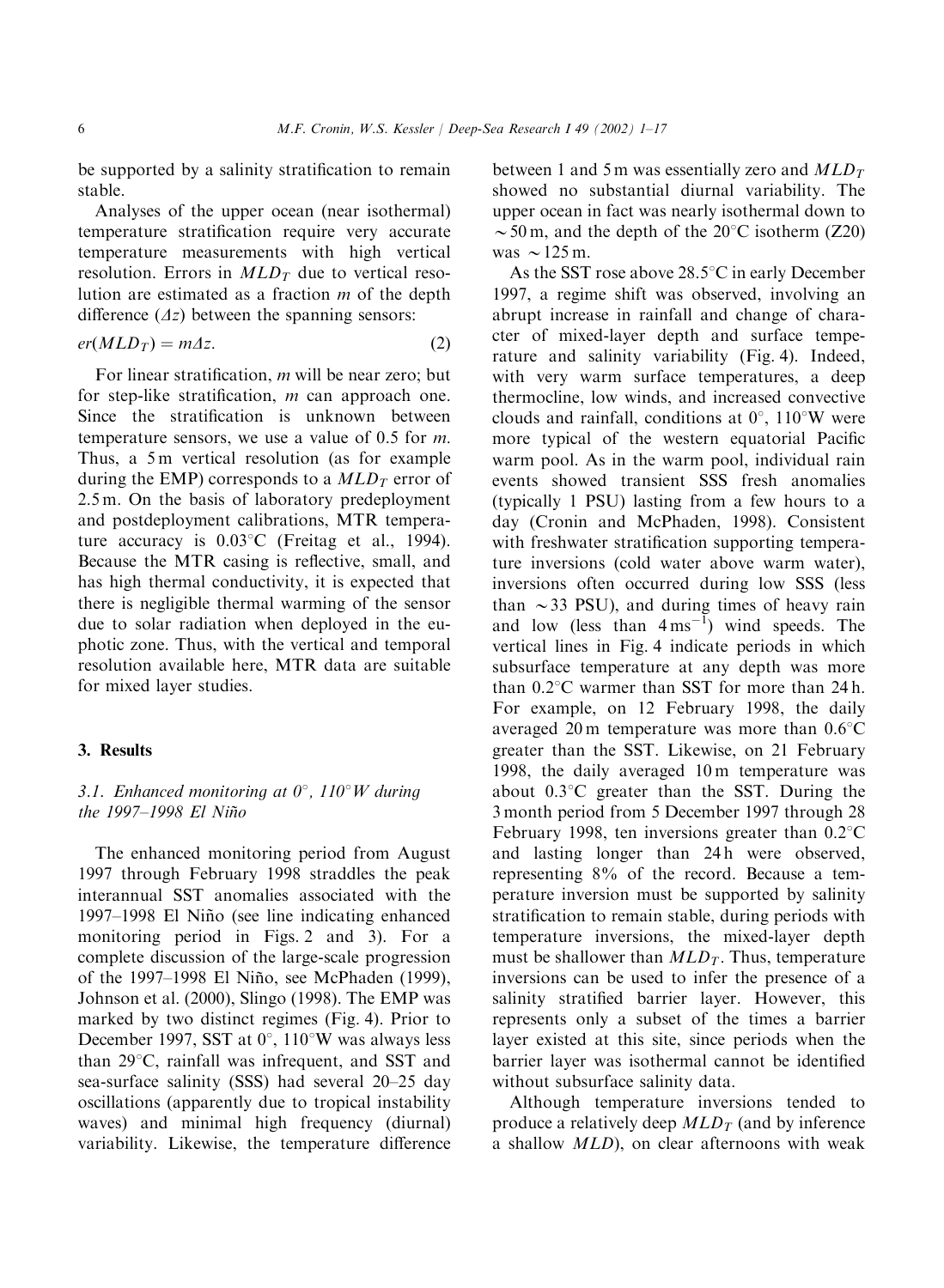

Fig. 4. Hourly time series at  $0^{\circ}$ , 110°W during the enhanced monitoring period, 20 August 1997 through 28 February 1998. (a) SST at 1 m depth (°C), (b) SST minus 5 m temperature (°C), (c) daily averaged wind speed  $(m s^{-1})$ , (d) rain rate  $(m m h^{-1})$ , (e) sea-surface salinity (practical salinity unit), and (f) Z20 and isothermal-mixed layer depth  $(MLD_T)$  (m). The vertical gray bars indicate periods when a temperature inversion greater than  $0.2^{\circ}$ C occurred for more than 24 h.

winds there was up to a  $1^{\circ}$ C temperature stratification between 1 and 5 m (Fig. 4b) so that there was essentially no mixed layer (Fig. 4f). However, even during these periods of solarinduced surface restratification, nighttime surface cooling and consequent convective mixing caused

an isothermal-mixed layer to form and extend down to near the top of the thermocline. When the thermocline was deep, as it was in December 1997, daytime warming and nighttime mixing produced an  $MLD_T$  diurnal cycle ranging from near the surface to well below 50 m. However, as the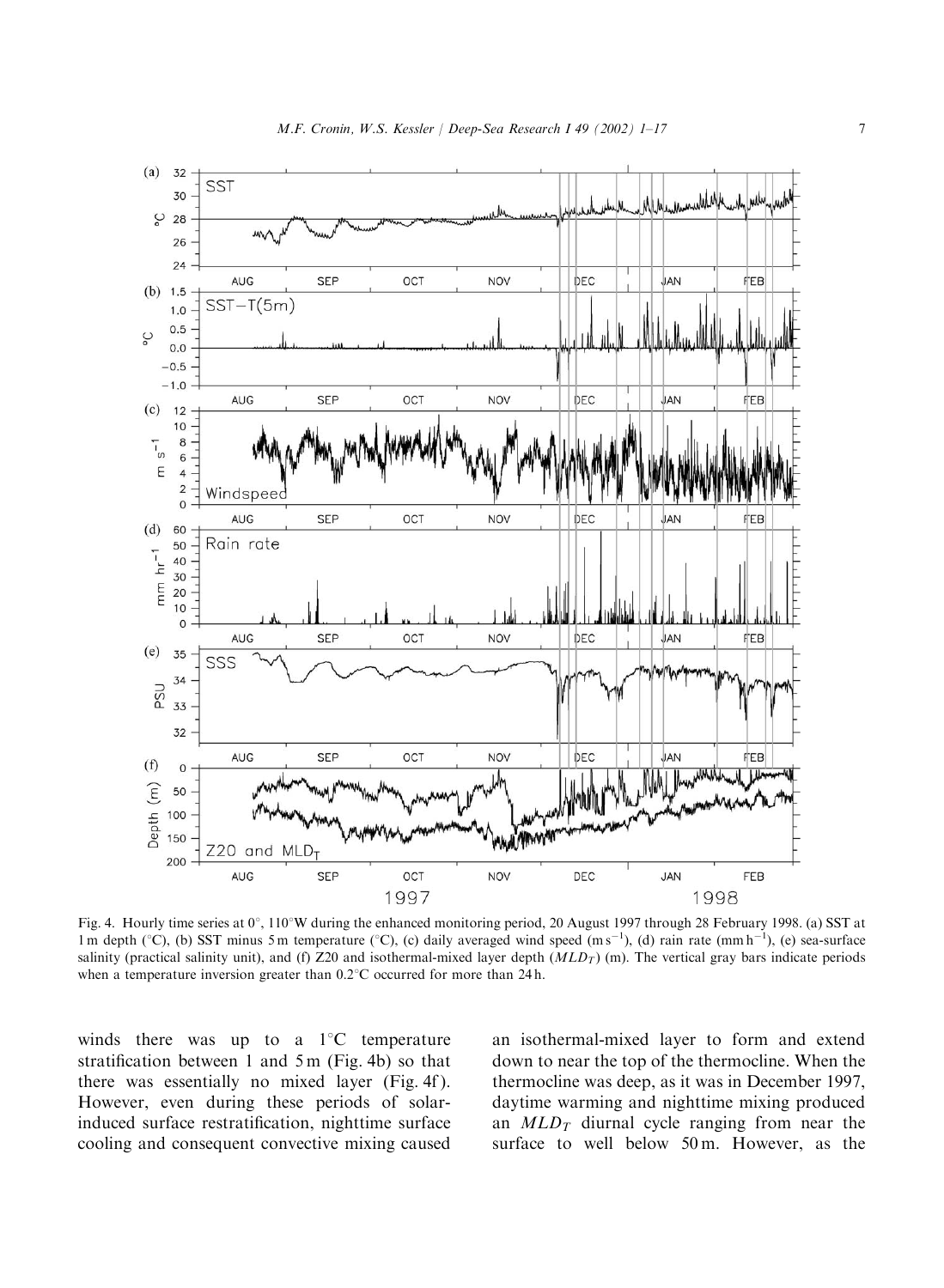thermocline shoaled from December 1997 through February 1998, the maximum depth of the  $MLD_T$ shoaled to  $\sim$  25 m.

Note that the coincidence of the SST and  $MLD<sub>T</sub>$  diurnal cycles depends to a certain extent upon the choice of  $\Delta T$  in the  $MLD_T$  definition (1). Although afternoon near-surface temperature stratification was at times as large as  $1^{\circ}$ C in the top 5 m, more typically, the peak-to-peak SST diurnal cycle amplitude and near-surface stratification were less than 0.5°C. Thus,  $MLD_T$  as defined by (1) did not always have a diurnal cycle associated with the SST diurnal cycle. Likewise, because the depth of nighttime mixing is limited by the thermocline's depth, the  $MLD_T$  diurnal cycle was larger when the thermocline was deeper.

In summary, during the final stages of the 1997– 98 El Nino, as the ''western equatorial Pacific'' \* warm pool extended across the entire Pacific and surface waters at  $0^{\circ}$ , 110°W warmed above 28.5°C, the site experienced a regime shift with increased convective clouds and rainfall, temperature inversions, and increased SST diurnal cycle and mixed-layer depth variability. The regime shift also marked the deepest extent of the thermocline and near-isothermal layer  $(MLD_T)$ . Prior to mid-November, both the thermocline and  $MLD_T$ tended to deepen (although not necessarilyat the same time); after early December, both tended to shoal. Thus, in terms of the questions posed in Section 1, we find that the SST diurnal cycle does appear to have increased as SST warmed above  $28.5^{\circ}$ C, and that the nighttime mixed-layer depth tended to be deep when the thermocline was deep and shallow when the thermocline was shallow.

#### 3.2. Annual and interannual variability at  $0^{\circ}$  110°W

Clearly several types of mixed layer regimes occur at  $0^{\circ}$ , 110°W. However, with only a 7-month record it is not possible to determine how the December 1997 regime shift relates to the seasonal and ENSO cycles. Typically how large is the SST diurnal cycle amplitude in September versus January? Was the SST diurnal cycle amplitude during this historic El Nino warm event larger or \* smaller than during La Niña cool events? Are temperature inversions present in the eastern

equatorial Pacific only during the final stages of El Niños? Although the mooring had best resolution during the enhanced monitoring period described above, long time series of surface and subsurface data (albeit with less vertical resolution) are available at this site. In this section we analyze the low-frequency variability of the background state, which sets the context for our analysis of the seasonal and interannual modulation of SST diurnal cycle and typically short-lived temperature inversions.

Because of extensive data gaps in the long hourly records, for this purpose,  $MLD_T$  and Z20 are computed from daily averaged temperature, rather than from hourly data. Since the Z20 calculation is linear, daily averaged Z20 is equivalent to Z20 computed from dailyaveraged temperature. However, this is not necessarily true for mixed-layer depth. For example, a very large daytime thermal surface stratification can appear as a weak stratification in the daily averaged temperature. Consequently, if  $\Delta T$  in (1) is too small,  $MLD_T$  computed from daily averaged temperature can be shallower than the depth of nighttime mixing. We posit that  $\Delta T$  should be larger than the amplitude of the SST diurnal cycle so that the daily averaged SST minus  $\Delta T$  is cooler than the nighttime SST. If so, then  $MLD_T$ computed from daily averaged temperature will be a rough measure of the depth of nighttime mixing. Fig. 5 shows a comparison of  $MLD_T$ computed from hourly and daily averaged temperatures. Note that while there are occasional periods when the hourlymixed layer is deeper than  $MLD<sub>T</sub>$  from daily averaged temperature (e.g. 2nd week of December, 2nd week of January), most of these periods appear to be associated with temperature inversions. During inversions, MLD based on density is shallower than  $MLD_T$ , and it is unlikely that mixing extends throughout  $MLD_T$ . However, in most cases,  $MLD_T$  defined by (1) and computed with daily averaged temperature appears to adequatelycapture the depth of nighttime mixing represented by the deep nighttime values of hourly  $MLD_T$ .

In order to analyze the seasonal and interannual variability, all variables in Fig. 6 (OLR, wind speed, SST, SST-10 m temperature,  $MLD_T$ , and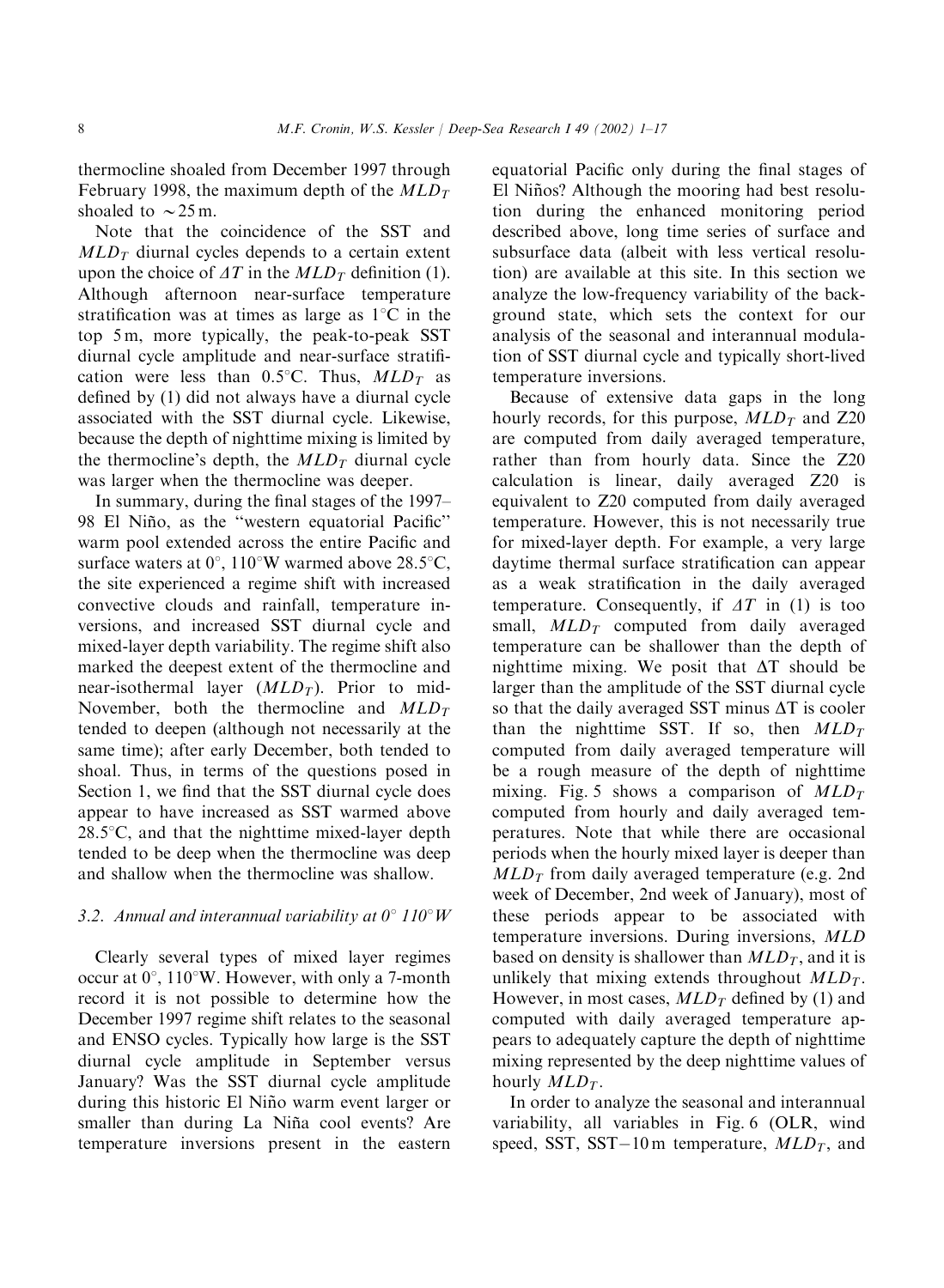

Fig. 5.  $MLD_T$  computed from hourly temperature data (thin black line) and from daily averaged temperature data (thick grey line) for the  $0^{\circ}$ , 110°W enhanced monitoring period from September 1997 through February 1998.

Z20) were monthly averaged and subsampled to once per month, then averaged to produce a seasonal climatology. The seasonal climatology was subtracted from the monthly averaged time series and smoothed with a 3-month boxcar filter to produce the interannual anomalies shown in Fig. 7. Because the vertical resolution of the subsurface temperature was typically 10–20 m, the daily  $MLD_T$  measurement error was typically 5–10 m according to (2). With an integral time scale of  $\sim$ 10 days and assuming these to be random errors, the measurement error of the monthly averaged  $MLD_T$  is reduced by approximonthly averaged  $MLD_T$  is reduced by approximately  $1/\sqrt{3}$  to be  $\sim$  3–6 m. The measurement error is further reduced by a factor of  $1/\sqrt{13}$  to be 1–2 when climatologies based on 13 years of data are computed. Thus, only confidence limits for estimating climatological means for each month are shown in Fig. 6.

Although the sun crosses the equator twice per year, in March and again in September, SST has predominantly a one-cycle per year oscillation at  $0^{\circ}$ , 110°W, with a warm season from February through May, and a cold season from June through November (Fig. 6c). Consistent with the annual migration of the ITCZ, wind speed is low during the warm season when the ITCZ is closest to the equator, and high during the cold season

when the ITCZ is at its northernmost latitude. Verylow OLR values (signifying deep atmospheric convection) occurred at this location onlyduring El Ninos (Figs. 3 and 7). Consequently, the OLR \* annual cycle at  $0^{\circ}$ , 110°W was not significant at the 95% confidence level.

The thermocline depth (Z20) seasonal cycle (Fig. 6f) was also not significant at the  $95\%$ confidence level.  $MLD_T$ , however, did have a significant seasonal cycle and was shallowest during March, the warm season, when on average there was nearly a  $1^{\circ}$ C stratification in the top 10 m (Fig. 6de). As shown in the next section, the SST diurnal cycle amplitude is also larger during the warm season, suggesting that the shallow mixed layer during the warm season is due to solar-induced thermal restratification caused by seasonal weak winds and high insolation.

El Ninos (1986–1987, 1991–1992, 1993, 1994– \* 1995, and 1997–1998) and La Ninas (1988 and \* 1996) are clearly seen in the interannual anomaly time series shown in Fig. 7. In particular, the commonlyused southern oscillation index (surface pressure difference between Darwin and Tahiti) is highly anti-correlated at zero lag with the interannual SST anomalies at  $0^{\circ}$ , 110<sup> $\circ$ </sup>W. Typically, El Niño events (negative SOI) are characterized at  $0^{\circ}$ ,  $110^{\circ}$ W by warm SSTs, increased convection,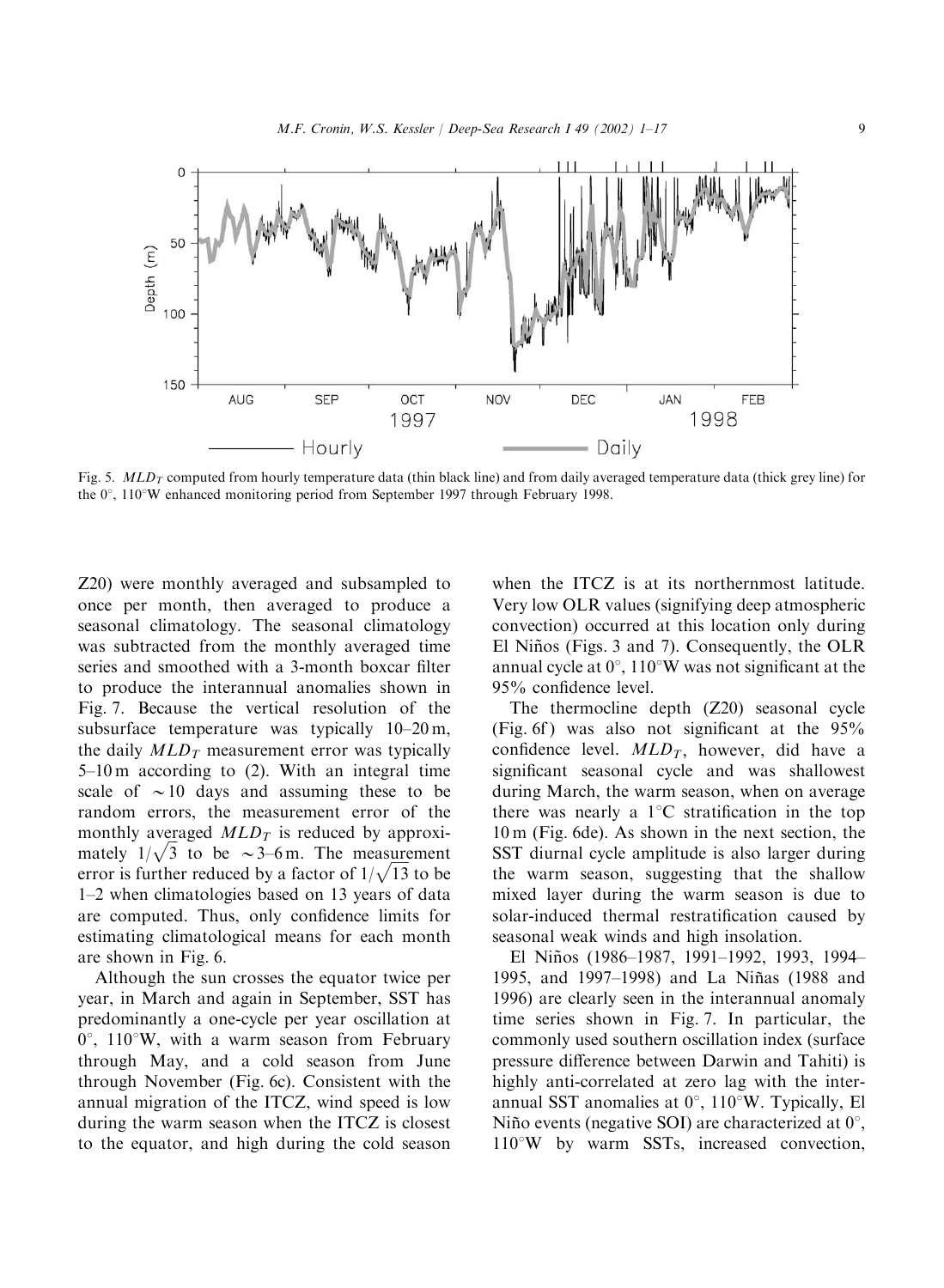

Fig. 6. Monthly averaged time series (left panels) and seasonal averages (right panels) at  $0^\circ$ , 110°W. (a) OLR (W m<sup>-2</sup>), (b) wind speed  $(m s^{-1})$ , (c) SST (°C), (d) SST minus temperature at 10 m (°C), (e)  $MLD_T$  (m), and (f) Z20 (m). The 95% confidence level is shown for the seasonal cycles (dotted line).

slightly higher wind speeds, and deep Z20 and  $MLD<sub>T</sub>$ . Likewise, at this location, La Niña events (positive SOI) are characterized by cooler SSTs, slightly lower wind speeds, reduced convection, and shallower thermocline and  $MLD_T$  (Fig. 7). Note that  $MLD_T$  cannot be deeper than the top of

the thermocline. Therefore, when the thermocline is very shallow, as it is during La Niñas,  $MLD_T$ will correspondingly be limited in depth. For example, during the 1988 La Niña, the  $20^{\circ}$ C isotherm outcropped and there was a  $2.5^{\circ}$ C temperature difference between 1 and 10 m, indicating that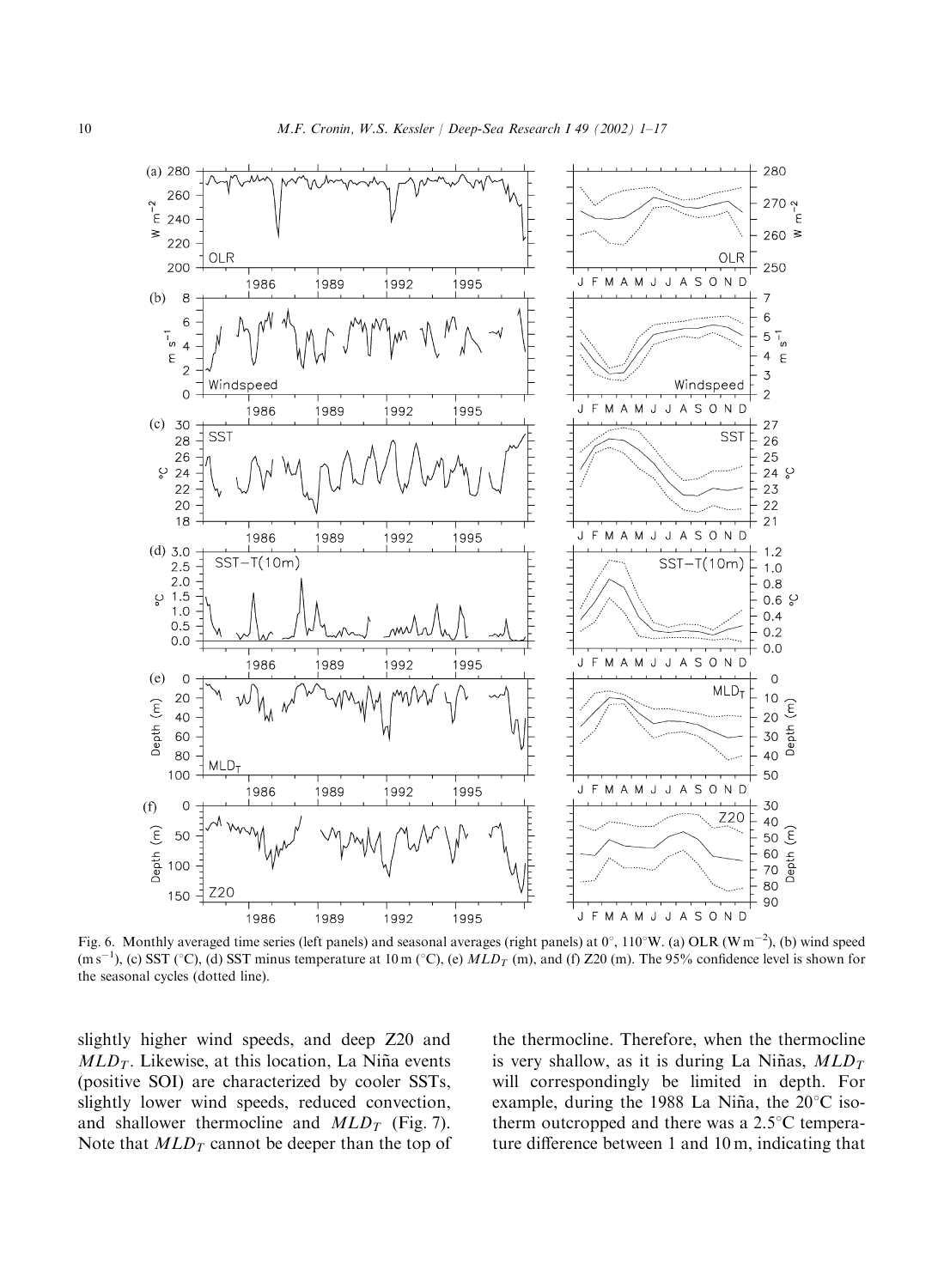

Fig. 7. Same as Fig. 6, but for interannual anomalies, smoothed with a 90-dayboxcar filter. The Southern Oscillation Index (SOI) is shown as a dotted line in (c).

there was essentially no mixed layer at this time. Thus, both surface process (e.g. wind mixing and surface heating) and thermocline variability act to produce a shallow mixed layer during La Nina\* cold events and a deep mixed layer during El Nino\* warm events. Consequently, interannual Z20 and  $MLD<sub>T</sub>$  anomalies are in phase and have a crosscorrelation of 0.94.

## 3.3. Annual and interannual modulation of high frequency variability at  $0^{\circ}$ , 110°W

## 3.3.1. Temperature inversions

As illustrated during the 1997-1998 El Niño enhanced monitoring period (Fig. 4), large ( $\sim 0.2^{\circ}$ C) temperature inversions are typically short-lived. Only11 events during the EMP had inversions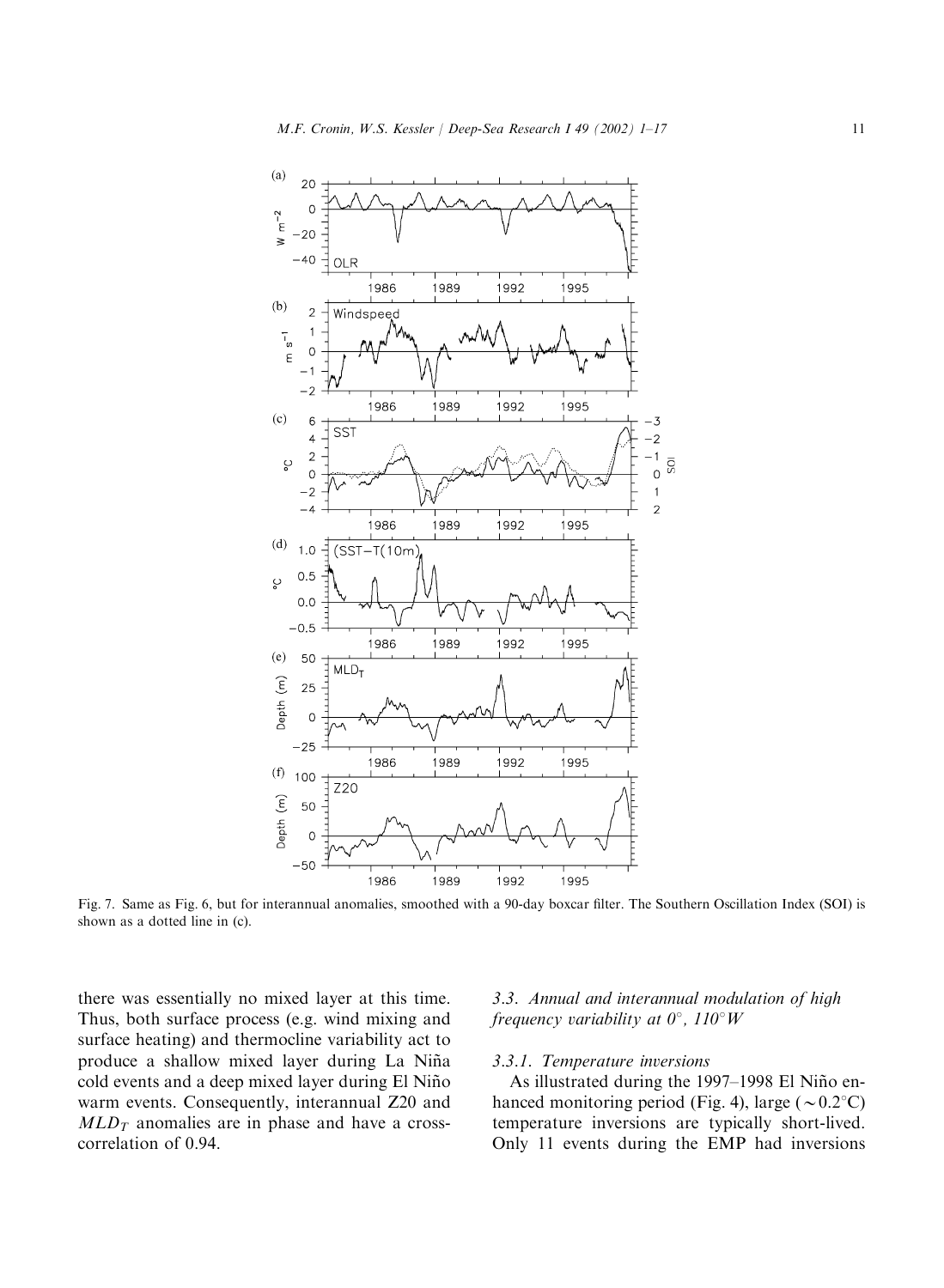larger than  $0.2^{\circ}$ C and lasting longer than 24 h. Since a 24-h event mayspan parts of two different days, the inversions may appear to be weaker and longer when estimated with daily averaged temperature data centered at 12:00 GMT. However, although large inversion events maybe identifiable in the daily averaged data, these short-lived events are unlikely to register in monthly averaged data. It is therefore not surprising that based on monthly averaged data, 1 m SST was always warmer than the temperature at 10 m (Fig. 6d).

To determine the prevalence of inversions, we use the long time series of daily averaged temperatures to compute temperature differences relative to  $1 \text{ m SST}$ . Fig. 8 shows for each day the maximum positive differences (i.e. inversions) that are greater than  $0.03^{\circ}$ C (the accuracy of the sensor), monthly averaged precipitation from Xie and Arkin (1995), and the SOI. Since changing vertical resolution can cause apparent changes in the magnitude of the temperature inversion, magnitudes in Fig. 8 should be viewed with caution. With these caveats, Fig. 8 shows that temperature inversions at  $0^{\circ}$ , 110<sup>°</sup>W occurred almost exclusively during the final stages of strong El Nino warm events, when winds were weak and \*

deep atmospheric convection resulted in strong rainfall. Because the temperature inversions must be supported by a freshwater stratified barrier layer, we can conclude that barrier layers were present during these periods.

The coincidence of temperature inversions, rain events and weak winds (Figs. 4 and 8) suggests barrier layers were formed by local rain events. Near the dateline, salty warm water can be subducted under the western Pacific warm fresh water to form thick barrier layers (Lukas and Lindstrom, 1991; Vialard and Delecluse, 1998). Further study is needed to determine whether subduction also plays a role in forming barrier layers in the eastern equatorial Pacific.

#### 3.3.2. SST diurnal cycle

The enhanced monitoring period during the 1997–1998 El Nino also showed variations in the \* SST diurnal cycle amplitude, with minimal diurnal cycle amplitudes before SSTs rose above  $28.5^{\circ}$ C in December 1997. In order to determine the seasonal and interannual modulation of SST diurnal cycle, we performed a complex demodulation (Bloomfield, 1976; Kessler et al., 1995) on the long time series of hourly SST. The procedure expresses SST



Fig. 8. Temperature inversion time series at  $0^{\circ}$ ,  $110^{\circ}$ W computed from daily averaged data (solid bars), compared to the SOI (grey line) and monthlyrain rates (dotted line). A negative SOI (plotted upward here) is commonlyused as an indicator of an El Nino warm \* event. The stripe across the top of the plot shows periods when temperature inversion could be estimated. Only inversions greater than the accuracy of the sensor  $(0.03^{\circ}C)$  are shown. Rain rates are from Xie and Arkin (1995).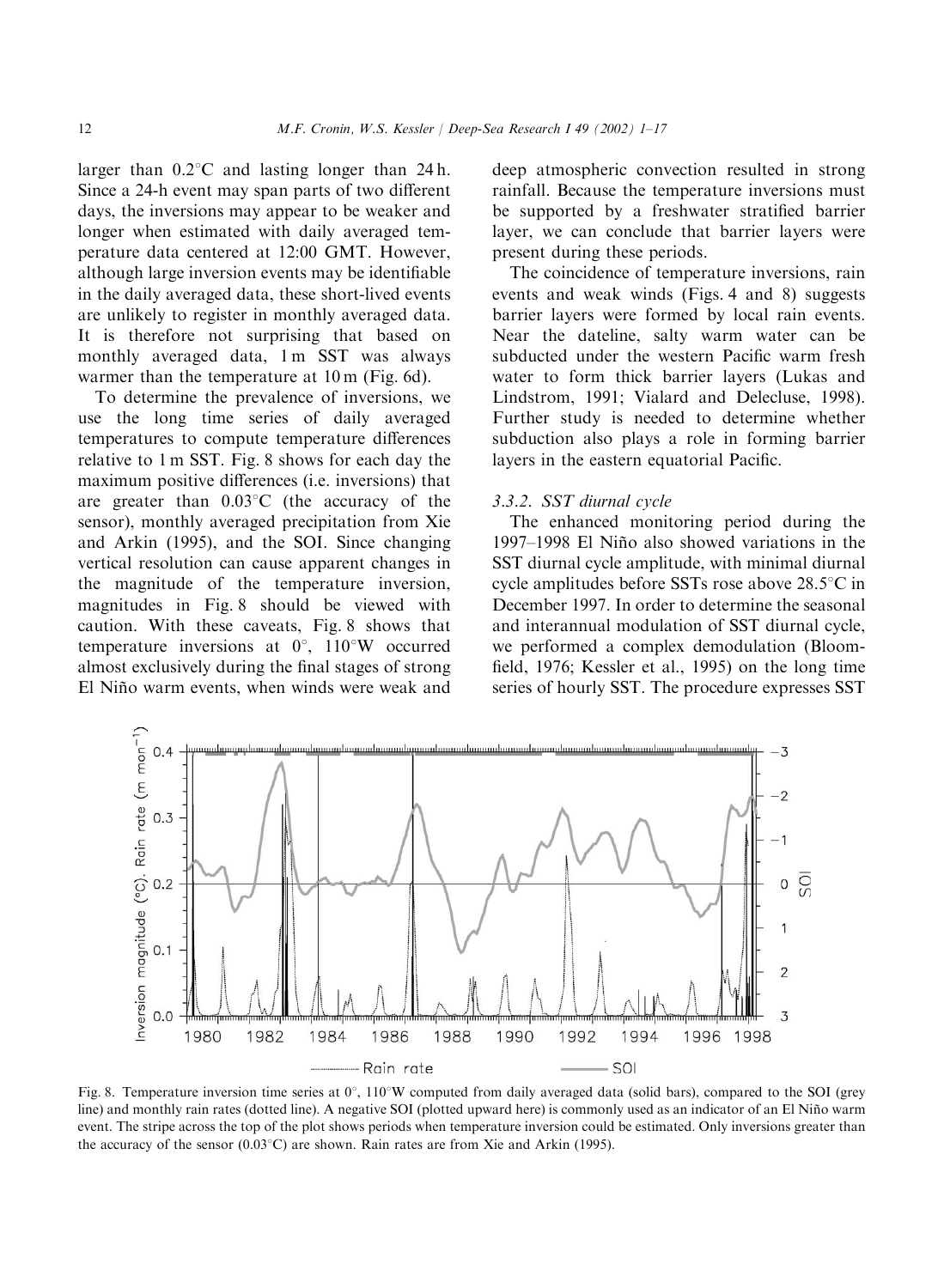as a diurnal cycle with slowly varying amplitude  $A(t)$  and phase  $\Phi(t)$  superimposed upon the rest of the variability  $Z(t)$ 

$$
SST(t) = A(t)\cos(\omega t - \Phi(t)) + Z(t),
$$

where  $\omega = 2\pi/day$ . Peak-to-peak diurnal variations are equivalent to twice the amplitude  $A(t)$ . As in Figs. 6 and 7, the monthly averaged  $A(t)$  time series is decomposed into annual and residual interannual components (Fig. 9). The diurnal cycle nearly always has maximum SST at 16:00 local; therefore, the phase modulation  $\Phi(t)$  is not shown.

During the 8-yr record, the monthly averaged SST diurnal cycle amplitude ranged from below  $0.1^{\circ}$ C during the early part of the 1997–1998 El Niño to nearly  $0.5^{\circ}$ C during the warm seasons of 1986 and 1988 (a La Nina year) (Fig. 9). The SST \* diurnal cycle was modulated both by the seasonal cycle and by ENSO. During the warm season (February–April), the diurnal cycle typically had an amplitude of up to  $0.4^{\circ}$ C, but at other times of the year the amplitude was typically less than  $0.2^{\circ}$ C. The ENSO cycle caused approximately  $\pm$  0.1<sup>o</sup>C variations in the SST diurnal amplitude,



Fig. 9. SST diurnal cycle amplitude (solid line; °C) and wind speed (dotted line; m s<sup>-1</sup>). Top panel: amplitude time series. Middle panel: interannual anomalies. Bottom panel: seasonal cycles.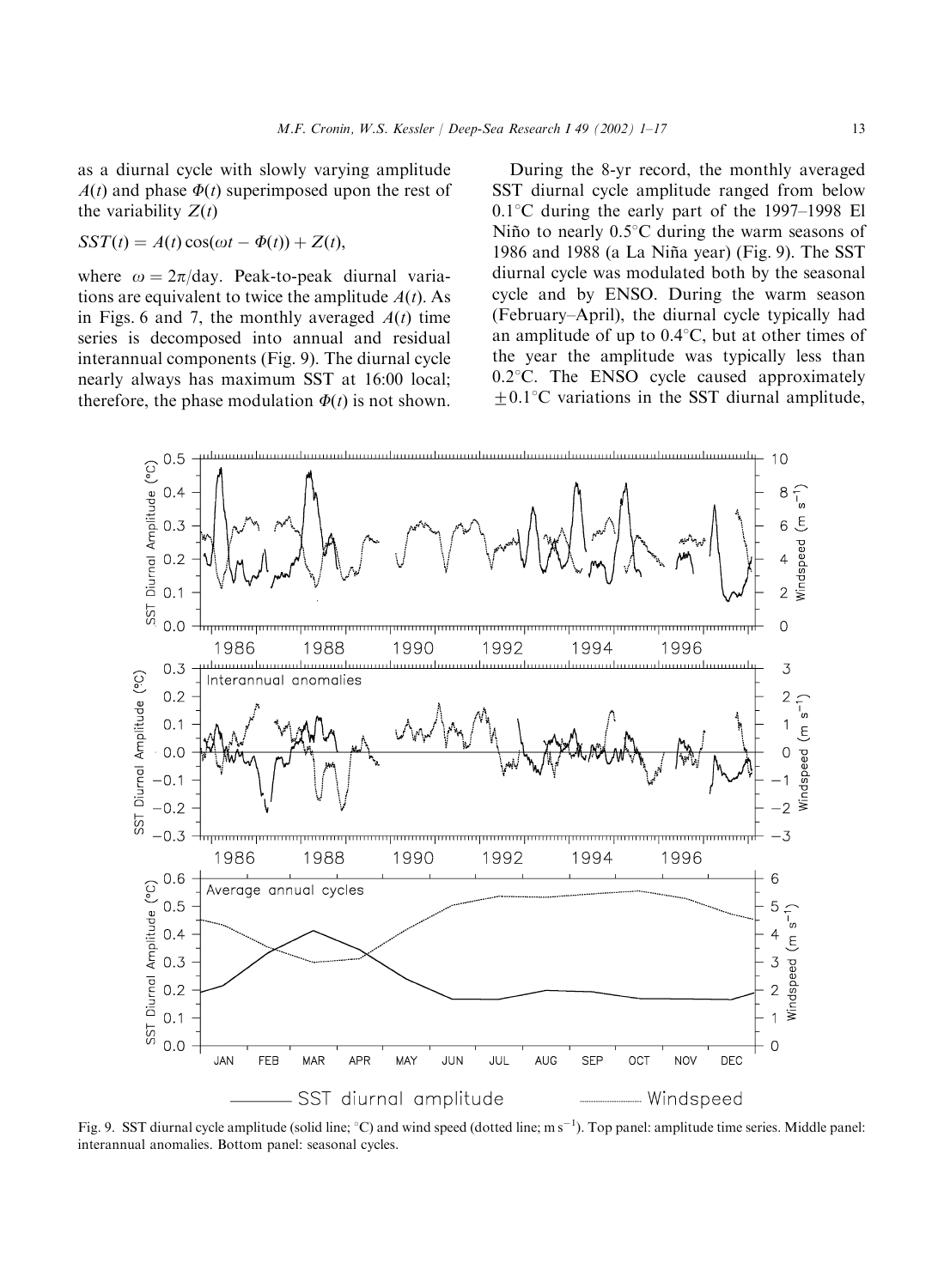with higher amplitudes during La Niñas and lower amplitudes during El Ninos. On both the seasonal \* and interannual time scales, the SST diurnal cycle amplitude varied in relation to local winds and deep atmospheric convection, with higher amplitudes during periods of weak winds and clear skies, and lower amplitudes during periods of strong winds and deep atmospheric convection (Figs. 6 and 9). Although the SST diurnal cycle increased following the December 1997 regime shift (Fig. 4), it was still weaker than typically found during warm seasons because of the reduced insolation associated with this historic El Nino. \*

#### 4. Discussion and summary

In answer to the first question stated in Section 1, ''is the SST diurnal cycle amplitude largest during warm phases of the seasonal and ENSO cycles?'', we find that on seasonal time scales, SST diurnal cycle amplitude is largest during the warm season; but on interannual timescales, the SST diurnal cycle is largest during the cold phase of ENSO. These results highlight the different physics at play on these two timescales. Surface heating and local wind-forced upwelling and mixing are dominant processes controlling seasonal SST variability, but are secondary processes on ENSO time scales.

Although the sun crosses the equator twice per year, in March and again in September, SST is warmest during February through April and coolest during August through October. Heat balance analyses of this region (Enfield, 1986; Hayes et al., 1991; Kessler et al., 1998; Swenson and Hansen, 1999; Wang and McPhaden, 1999) attribute the seasonal variations to a variety of processes, including the equinoctial increase in solar radiation, changes in upwelling and turbulent mixing associated with the local trade wind forcing, meridional heat fluxes associated with tropical instability waves, and the reduction in solar radiation due to the extensive stratocumulus decks that cover the eastern Pacific during August to November. Of these seasonal heating and cooling processes, only the tropical instability waves have no corresponding effect on the SST diurnal

cycle modulation. Local wind forcing and surface heating processes that produce seasonal warming and cooling also increase and decrease the SST diurnal cycle amplitude. For example, weaker wind speeds and stronger solar radiation in March contribute to both seasonal warming and an increased SST diurnal cycle. For this reason, the seasonal modulation of the SST diurnal cycle is in phase with the SST seasonal cycle.

In contrast, interannual variations in east Pacific SST are controlled primarily by large-scale threedimensional processes. Shifts in the western and central Pacific trade winds generate Kelvin waves, which result in a basin-wide adjustment of the thermocline depth. During La Niñas, maximum trade winds and deep atmospheric convection shift westward, resulting in clear skies and relatively weak winds and consequently anomalously high diurnal cycle amplitude  $(1^{\circ}C)$  in the eastern equatorial Pacific. During El Niños, the reverse occurs (Rasmusson and Carpenter, 1982; Harrison and Larkin, 1998). In particular, during the early stage of the 1997–1998 El Nino warm event, maximum \* trade winds shifted eastward so that wind speeds were anomalously high at  $0^{\circ}$ , 110°W through October 1997. Then as the waters warmed above  $\sim$ 28.5<sup>o</sup>C in December 1997, deep convective clouds shifted eastward and the winds weakened (Figs. 2 and 3). Thus, first higher winds and then to a lesser extent deep tropical convection at  $0^{\circ}$ ,  $110^{\circ}$ W caused the SST diurnal cycle amplitude to be anomalously low  $(-1^{\circ}C$  to  $-0.5^{\circ}C$ ) during the 1997–98 El Nino warm event. Consistent with \* empirical interannual heat budgets (Wang and McPhaden, 2000), on ENSO timescales, local surface heating acts as a damping term, tending to warm the SSTs during La Nina cold events and \* cool the surface during El Nino warm events. \*

The second question posed in Section 1 was whether the thermocline displacements could be used as a proxy for mixed-layer depth variations. The isothermal-mixed layer depth  $(MLD_T)$  is always shallower than the thermocline depth as represented by the depth of the  $20^{\circ}$ C isotherm (Z20); mean depths of these two surfaces are 22 and 58 m (Table 1). Likewise, interannual  $MLD_T$ anomalies are smaller than Z20 anomalies. As shown in Table 1, interannual anomalies have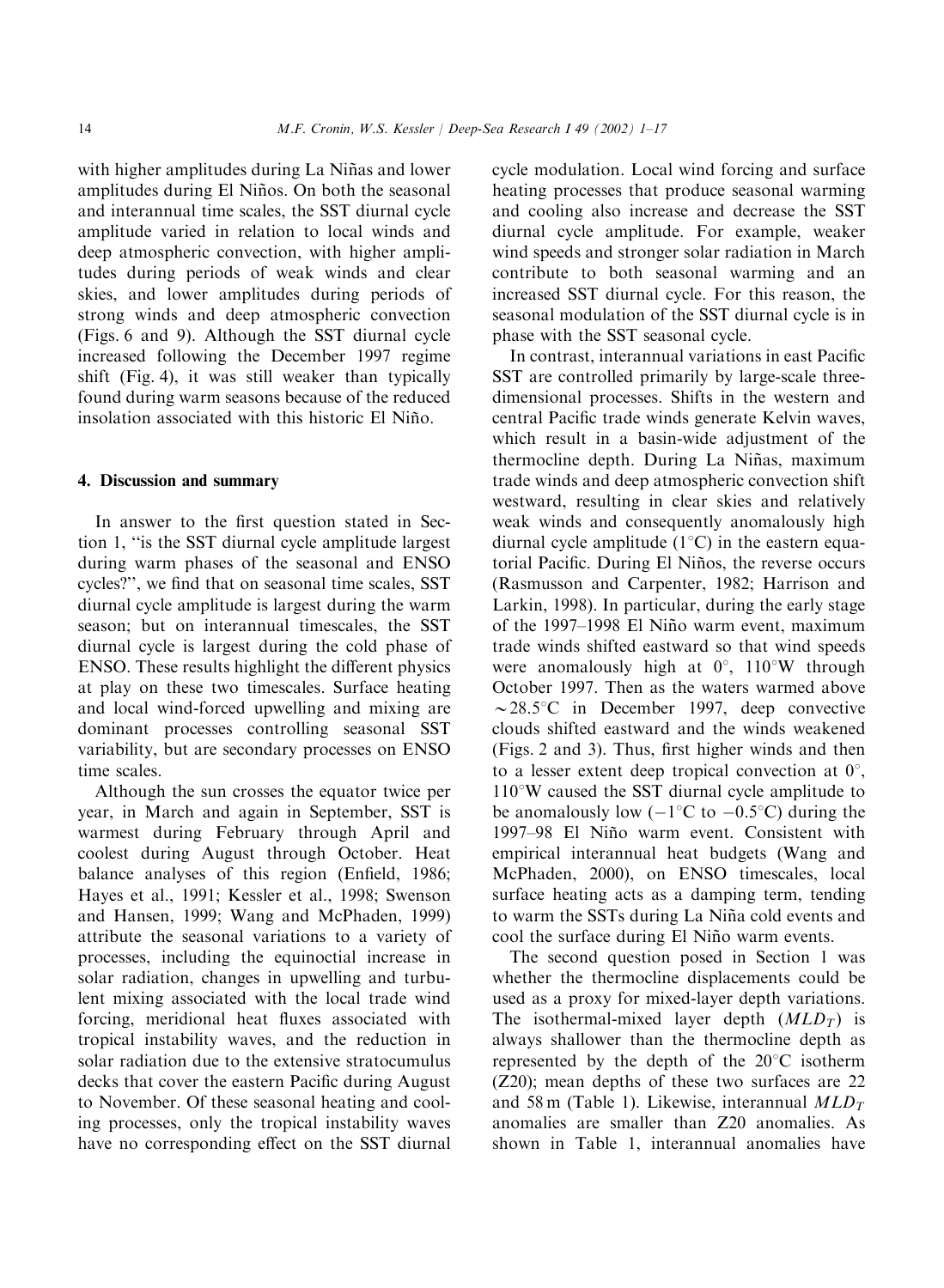Table 1

Standard deviations and means of variables shown in Figs. 6 and 7 (outgoing longwave radiation (OLR), wind speed, sea-surface temperature at 1 m (SST), temperature difference between 1 and 10 m, isothermal-mixed layer depth  $(MLD_T)$  defined by (1), and depth of the  $20^{\circ}$ C isotherm (Z20)). Standard deviations of the annual cycle amplitude, interannual anomalies, and monthly averaged time series are listed. Annual cycles that are significantly different than zero at the 95% confidence limit are indicated in bold

|                             | Standard deviations |                       |                  |       |
|-----------------------------|---------------------|-----------------------|------------------|-------|
|                             | Annual cycle        | Interannual anomalies | Monthly averages | Means |
| OLR $(Wm^{-2})$             |                     |                       |                  | 269   |
| Wind speed $(ms^{-1})$      | 0.88                | 0.86                  | 1.21             | 4.80  |
| SST $(^{\circ}C)$           | 1.31                | 1.61                  | 2.02             | 24.03 |
| SST-T $(10 \text{ m})$ (°C) | 0.22                | 0.28                  | 0.36             | 0.37  |
| $MLD_T$ (m)                 | 6                   | 12                    | 14               | 22    |
| $Z20$ (m)                   | 6                   | 24                    | 25               | 58    |

standard deviations of 12 m for  $MLD<sub>T</sub>$  and 24 m for Z20. However, with these caveats, on interannual time scales, Z20 can be used as a proxyfor  $MLD<sub>T</sub>$  variability since these two surfaces are well correlated (0.94), both being deep during El Nino\* warm events and anomalously shallow during La Niña events. However, on seasonal timescales,  $MLD_T$  and thermocline depth tend to be unrelated (Fig. 6). The isothermal-mixed layer depth is shallowest during the warm season, March, and deepest in November, with a standard deviation of 6 m (Table 1). In contrast, the thermocline depth seasonal cycle is not significant at the 95% confidence level. Thus, on seasonal timescales, thermocline depth cannot be used as a proxy for mixed-layer depth.

In general, mixed-layer depth should be defined in terms of density rather than temperature. In particular, if the near surface is stratified in salinity but not in temperature, the isothermal layer between the shallow halocline and the top of the thermocline can act as a barrier to turbulent entrainment of cool thermocline water into the surface mixed layer (Lukas and Lindstrom, 1991). Cooling processes at the surface and solar radiation penetrating into the salinity stratified 'barrier layer' can cause temperature inversions to develop without causing the density profile to become convectively unstable (Anderson et al., 1996). In this case, turbulent entrainment of warm barrier layer water produces surface warming. In the eastern Pacific, salinity effects are usually ignored since the thermocline is shallow and evaporation

dominates over precipitation. Furthermore, using Levitus (1982) climatological data, Sprintall and Tomczak (1992) showed that there was essentially no mean barrier layer in the eastern equatorial Pacific. However, based on CTD data collected from 1976 to 1994, Ando and McPhaden (1997) showed that the composite El Niño had a  $10-20$  m thick barrier layer across the entire equatorial Pacific.

Although no subsurface salinitydata is available at the  $0^{\circ}$ , 110°W TAO mooring, temperature inversions, implying a shallow halocline and the presence of a barrier layer, were observed during periods of high rainfall and weak winds. Following the regime shift in early December 1997, temperature inversions greater than  $0.2^{\circ}$ C and lasting longer than a day made up  $8\%$  of the record. Over the full 18 year time series of daily averaged subsurface temperature, inversions were observed almost exclusively during El Niño warm events, and primarily during the two "El Niños of the century'' (1982–1983 and 1997–1998). During these warm events, the inversions were frequent and were often greater than  $0.1^{\circ}$ C when averaged over a day. Since it is possible to have a barrier layer without having a temperature inversion, barrier layers must have occurred even more frequently than this. Since barrier layers shield the surface from turbulent mixing of cold thermocline water, it is likely that the barrier layer supporting these temperature inversions helped maintain warm SSTs even as the thermocline shoaled during the termination of the El Niño.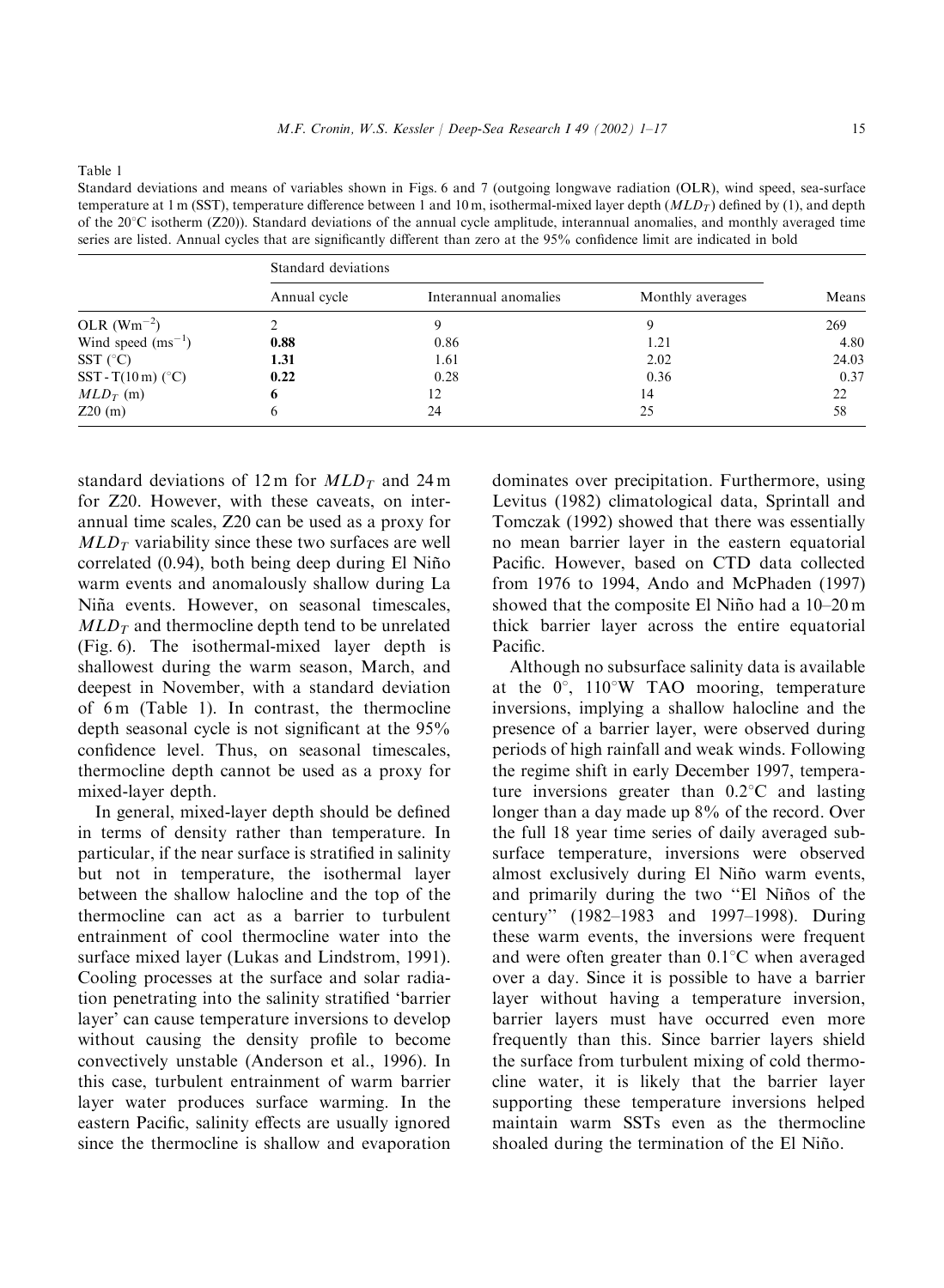Although the ocean is forced by the atmosphere, the atmosphere also responds to ocean surface conditions. In particular, based on the coupled ocean atmosphere response experiment (COARE) bulk flux algorithm (Fairall et al., 1996a, b; Cronin and McPhaden, 1997), a  $\pm 0.5^{\circ}$ C SST variation from mean conditions at  $0^{\circ}$ , 110°W can cause a  $+12$  Wm<sup>-2</sup> latent heat flux variation and a  $\pm$  4 W m<sup>-2</sup> sensible heat flux variation. Thus, the SST diurnal cycle modulation may also be associated with a modulation of the latent and sensible heat fluxes.

Similarly, SST variations also affect carbon dioxide  $(CO<sub>2</sub>)$  flux between the ocean and atmosphere. For most of the world's oceans, the thermodynamic effect of SST variations on the partial pressure of carbon dioxide is approximately 4.23% per 1<sup>o</sup>C (Takahashi et al., 1993). Often, "surface" hydrographic bottle measurements are at 10 m depth and underway ship intake surface measurements are at 5–8 m depth. As discussed by McNeil and Merlivat (1996), daytime temperature stratification above 10 m depth can cause a 2% increase in the daily sea-to-air  $CO<sub>2</sub>$  flux in the eastern equatorial Pacific and a 20% increase in the western equatorial Pacific. In addition, trapping within the shallow warm layer may also affect the surface dissolved gas concentration and thus the air–sea flux. Our results suggest that this diurnal pumping will have seasonal and interannual modulations. Surface conditions should be measured well above 10 m during the warm season (February–April) and during La Niña cold events (Figs. 6 and 7).

At the equator, zonal trade winds can cause substantial upwelling, mixing, and surface cooling. The resulting SST gradients in turn affect the winds and cloud structure, causing the ocean-atmosphere system to be highly coupled. Understanding the processes bywhich the mixed layer properties vary is essential for quantitative diagnostics of the coupled ocean and atmosphere system and its effect on the biogeochemical ecosystem.

## Acknowledgements

The authors wish to thank Chris Sabine for helpful discussions, and Michael McPhaden, Paul

Freitag, and the TAO Project Office for their effort in providing this data set. Paul Freitag played a critical role in collecting the extra thermistor data on the August 1997 deployment. Funding for the raingauge and salinity sensor was provided in part by the NASA TRMM program. Funding for this analysis was provided by NOAA's Office of Global Programs. This is NOAA Pacific Marine Environmental Laboratorycontribution No. 2246.

#### References

- Anderson, S.P., Weller, R.A., Lukas, R., 1996. Surface buoyancy forcing and the mixed layer of the western equatorial Pacific warm pool: observations and 1-D model results. Journal of Climate 9, 3056–3085.
- Ando, K., McPhaden, M.J., 1997. Variability of surface layer hydrography in the tropical Pacific ocean. Journal of Geophysical Research 102, 23063–23078.
- Bloomfield, P., 1976. Fourier Decomposition of Time Series: An Introduction. Wiley, New York, 258pp.
- Bond, N.A., McPhaden, M.J., 1995. An indirect estimate of the diurnal cycle in upper ocean turbulent heat fluxes at the equator,  $140^{\circ}$ W. Journal of Geophysical Research 100, 18369–18378.
- Cronin, M.F., McPhaden, M.J., 1997. The upper ocean heat balance in the western equatorial Pacific warm pool during September–December, 1992. Journal of Geophysical Research 102, 8533–8553.
- Cronin, M.F., McPhaden, M.J., 1998. Upper ocean salinity balance in the western equatorial Pacific. Journal of Geophysical Research 103, 27567–27587.
- Deser, C., Wallace, J.M., 1987. El Niño events and their relation to the southern oscillation: 1925–1986. Journal of Geophysical Research 92, 14189–14196.
- Enfield, D.B., 1986. Zonal and seasonal variations in the nearsurface heat balance of the equatorial ocean. Journal of Physical Oceanography 16, 1038–1054.
- Fairall, C., Bradley, E.F., Rogers, D.P., Edson, J.B., Young, G.S., 1996a. Bulk parameterization of air-sea fluxes for tropical ocean-global atmosphere coupled-ocean atmosphere response experiment algorithm. Journal of Geophysical Research 101, 3747–3764.
- Fairall, C., Bradley, E.F., Godfrey, J.S., Wick, G.A., Edson, J.B., Young, G.S., 1996b. Cool skin and warm layer effects on sea surface temperature. Journal of Geophysical Research 101, 1295–1308.
- Freitag, H.P., Feng, Y., Mangum, L.J., McPhaden, M.J., Neaner, J., Stratton, L.D., 1994. Calibration procedures and instrumental accuracy estimates of TAO temperature, relative humidity and radiation measurements. NOAA Technical Memo. ERL PMEL-104, 32 pp. Pacific Marine Environmental Laboratory, NOAA, Seattle, WA.